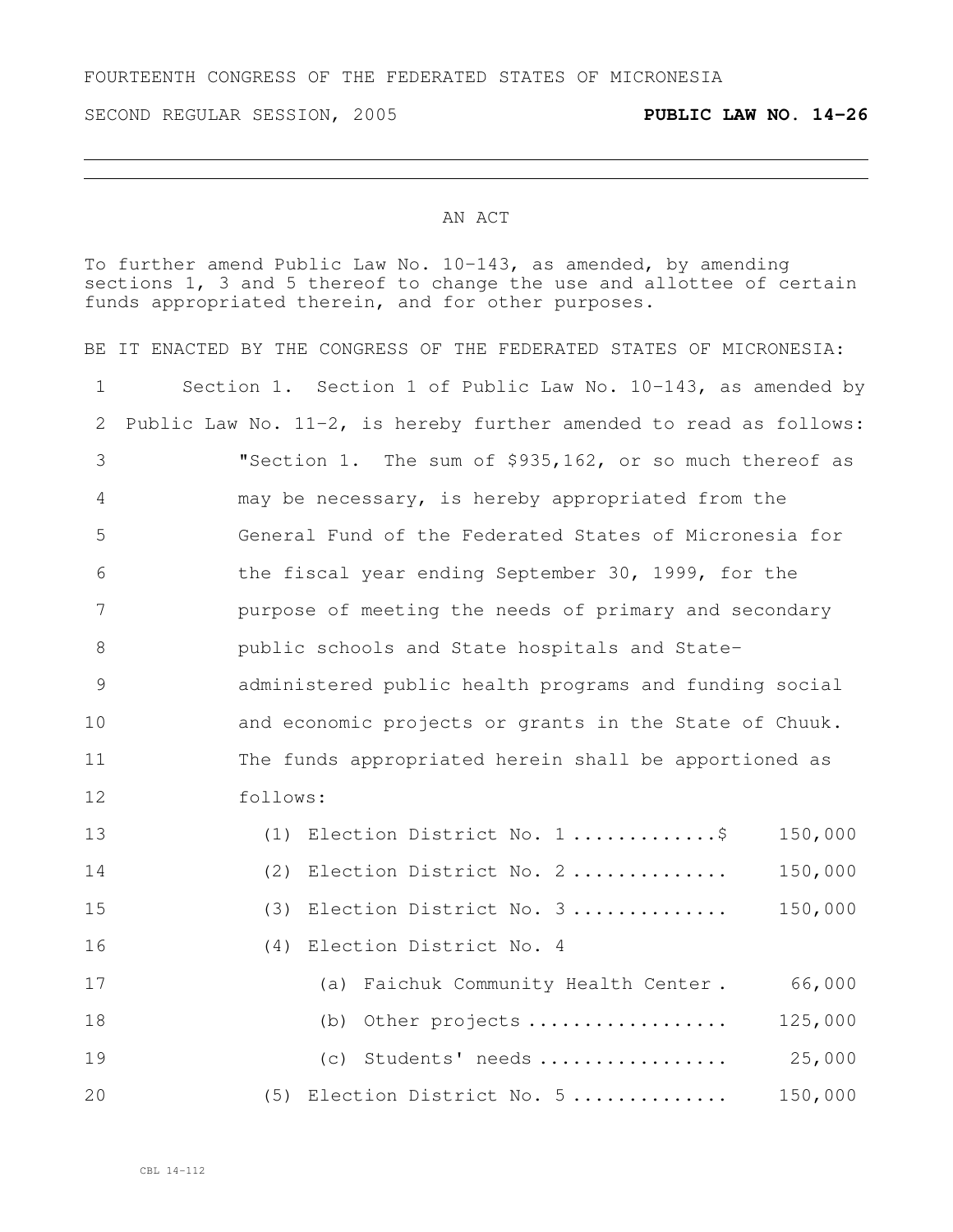(6) At-large projects and programs (a) Medical purposes ...............\$ 32,124 (b) Completed projects .............. 7,876 (7) Chuukese students at COM-FSM Pohnpei campus ..................................... 10,000 (8) Xavier High School (a) Replacement of restroom(s) ...... 21,850 8 (b) Kitchen upgrading ................ 17,739 (c) Upgrading student dormitories and day student facilities ................. 29,573" Section 2. Section 3 of Public Law No. 10-143, as amended by Public Laws Nos. 11-3, 12-58 and 14-14, is hereby further amended to read as follows: "Section 3. The sum of \$300,000, or so much thereof as may be necessary, is hereby appropriated from the General Fund of the Federated States of Micronesia for 17 the fiscal year ending September 30, 1999, for the purpose of meeting the needs of primary and secondary public schools and State hospitals and State- administered public health programs in the State of Yap. The funds appropriated under this section shall be disbursed and used for educational, hospital and public health purposes, excluding any disbursement for salaries, travel (except relating to the APNLC or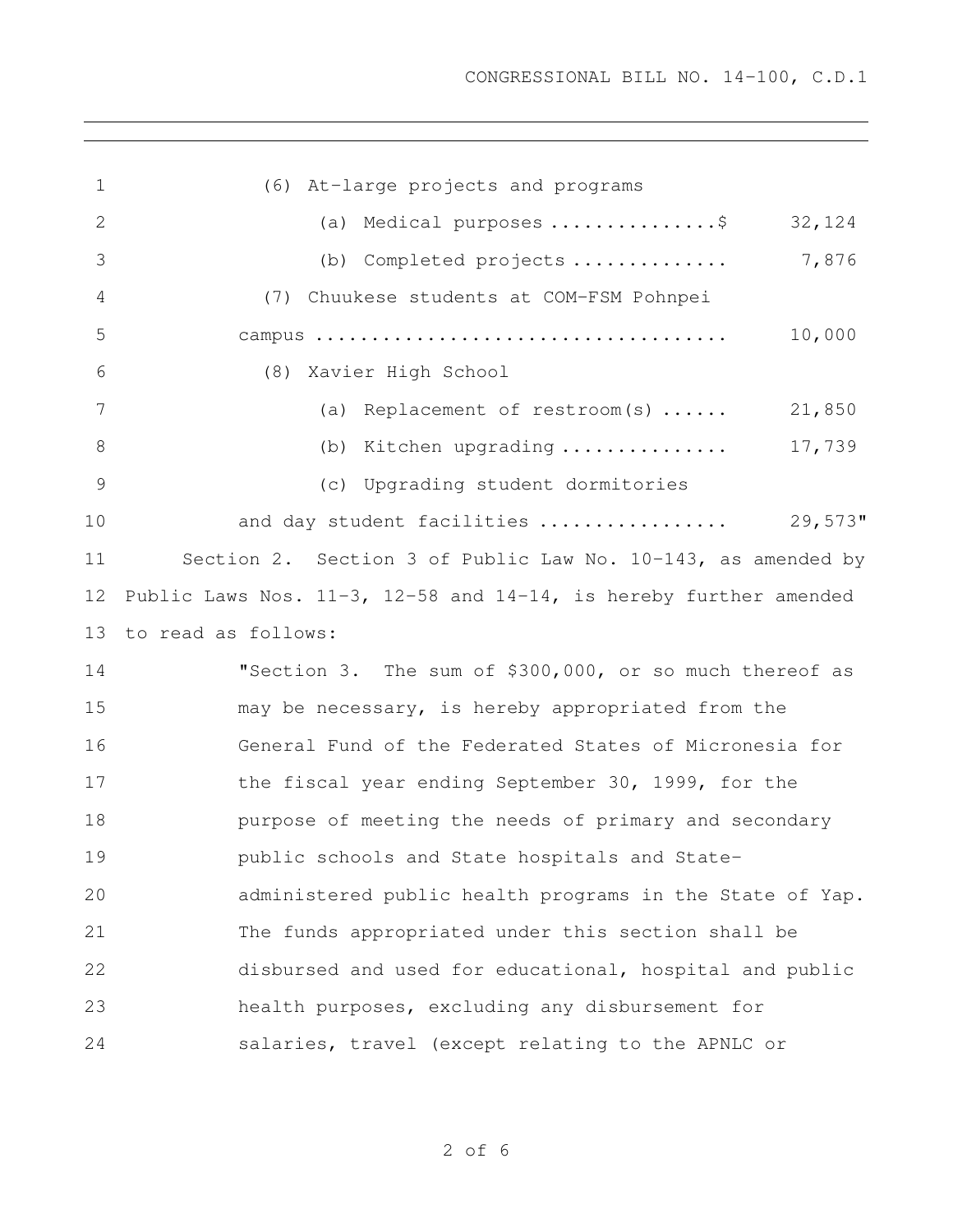training) or vehicles. The funds appropriated herein shall be apportioned as follows: (1) Hospital needs, high priority projects, including training .......................... \$ 51,172 (2) American Pacific Nursing Leadership Conference and nurses training .............. 20,000 (3) COM-FSM Yap campus extension **brograms:** Cooperative Extension Services, Research Program at the Agriculture Research Station ..................................... 50,000 (4) FEMA mitigation project matching funds ....................................... 100,000 13 (5) Fadray concrete taro patches ......... 15,000 (6) Official travel to outer islands of Yap ......................................... 10,000 (7) Outer island water catchment construction and repair (Lamotrek, Ifalik, Elato, Falalis, Wottegai) ................................... 53,828". Section 3. Section 5 of Public Law No. 10-143, as amended by Public Laws Nos. 12-22, 12-31 and 12-41, is hereby further amended to read follows: "Section 5. Allotment and management of funds and lapse date. (1) All funds appropriated by this act shall be allotted, managed, administered, and accounted for in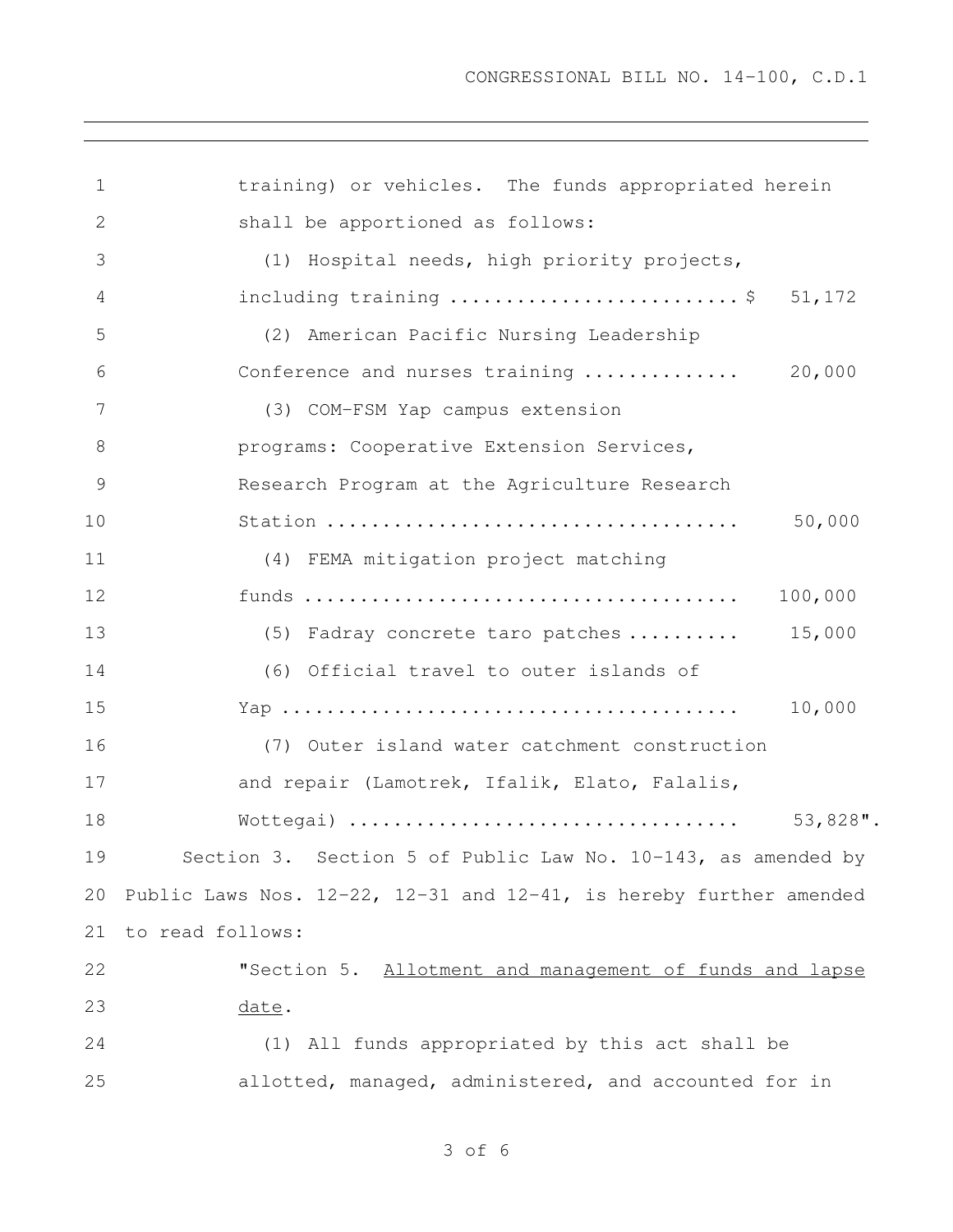accordance with applicable law, including, but not limited to, the Financial Management Act of 1979. The allottee of the funds appropriated under section 1(1) of this act shall be the Executive Director of the Mortlock Development Commission, or his designee. The allottee of 7 the funds appropriated under section 1(2) of this act shall be the Executive Director of the Northern Namoneas Development Authority or his designee. The allottee of the funds appropriated under section 1(3) of this act shall be the Executive Director of the Chuuk State Commission on Improvement Projects. The allottee of the funds appropriated under section 1(4) of this act shall be the Mayor of Polle. The allottee of the funds appropriated under section 1(5) of this act shall be the Northwest Islands Project Coordinator or his designee. The allottee of the funds appropriated under section 1(6) of this act shall be the Chuuk State Commission on Improvement Projects. The allottee of the funds appropriated under section 2(1)(b) of this act shall be the Mayor of Kolonia. The allottee of the funds appropriated under section 3 of this act shall be the Governor of the State of Yap or the Governor's designee except that the allottee of the funds appropriated under section 3(6) shall be the President of the Federated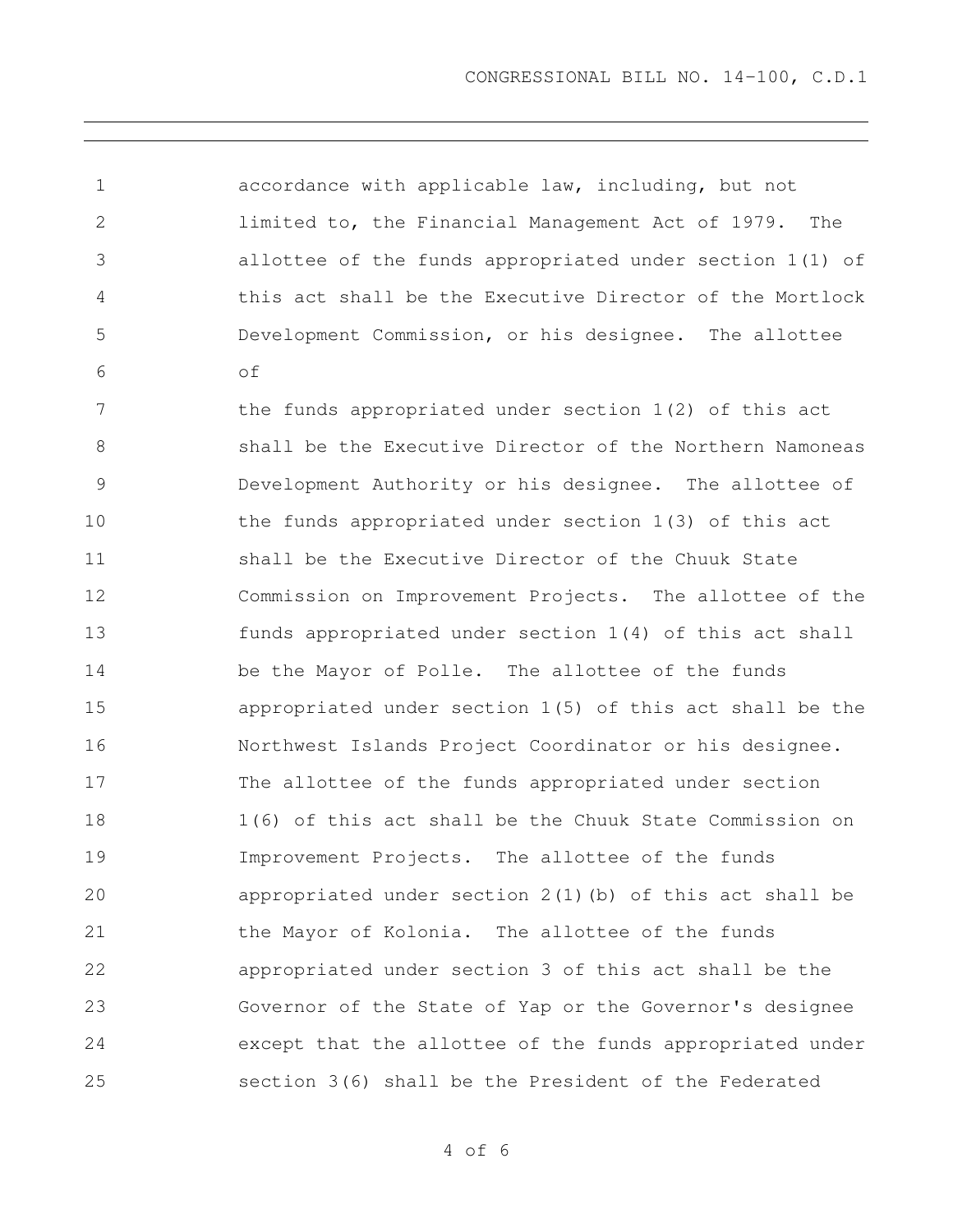States of Micronesia or the President's designee. The allottee of the funds appropriated under section 4 of this act shall be the Governor of the State of Kosrae or the Governor's designee. The allottee of all other funds appropriated by this act shall be the President of the Federated States of Micronesia or the President's designee. The allottees shall be responsible for ensuring that these funds, or so much thereof as may be necessary, are used solely for the purpose specified in this act, and that no obligations are incurred in excess of the sum appropriated. (2) The authority of the allottees to obligate funds **appropriated by this act shall not lapse.**" Section 4. This act shall become law upon approval by the President of the Federated States of Micronesia or upon its becoming law without such approval. October 25 , 2005 /s/Redley Killion for Joseph J. Urusemal